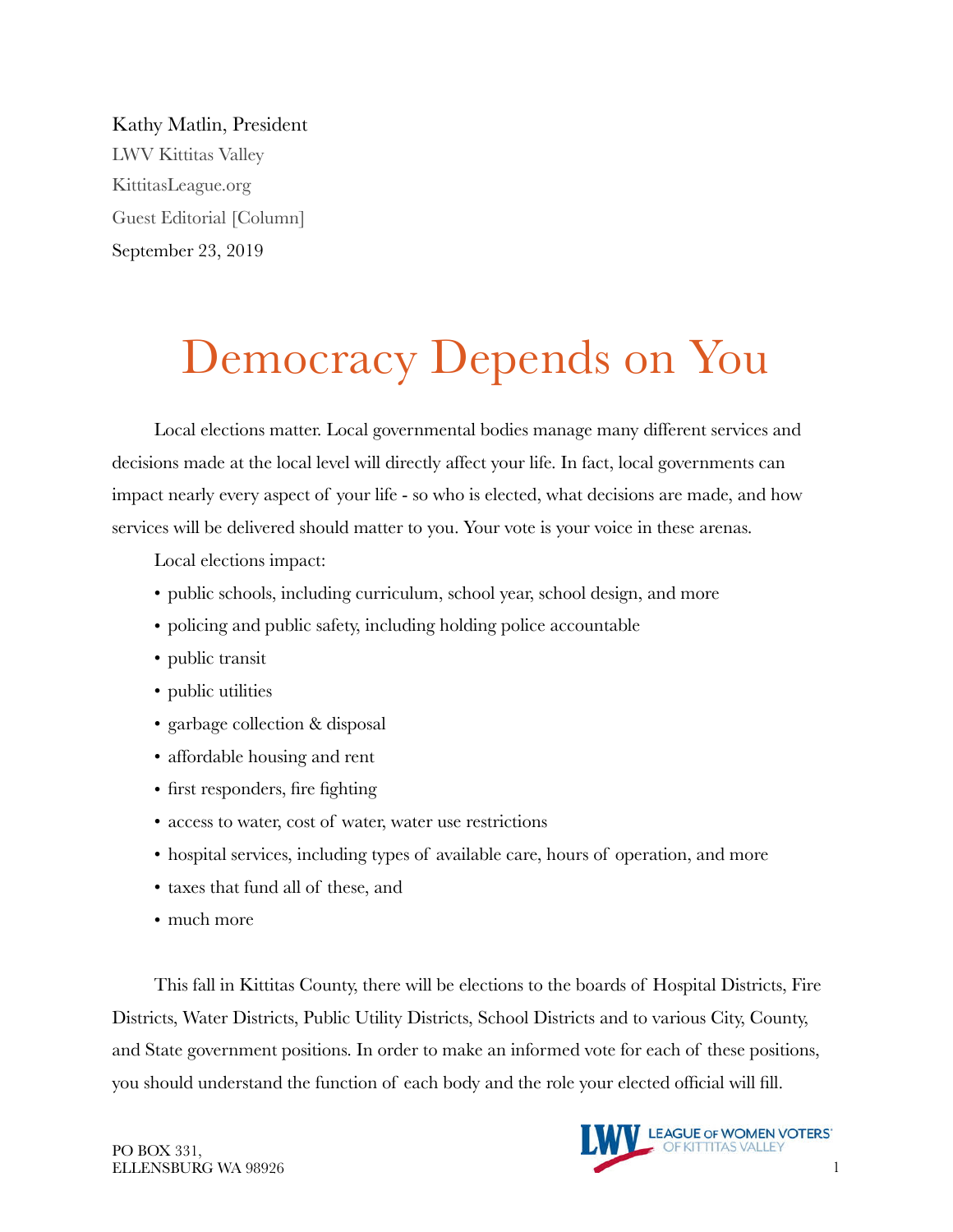Your vote will shape the policies and services of all of these municipal corporations. Be a thoughtful and informed voter. It will impact your life. It matters.

This is the first of a series of League of Women Voter guest editorials [columns] to review the function and structure of municipal governments such as Hospital Districts, Water Districts, Fire Districts, School Districts, Public Utility Districts, as well as City, County, and State governments. We hope they help you better understand the local governments that impact you and your quality of life.

Not registered? Go to [VoteWA.org](http://votewa.org) to register online.

Vote. It matters.

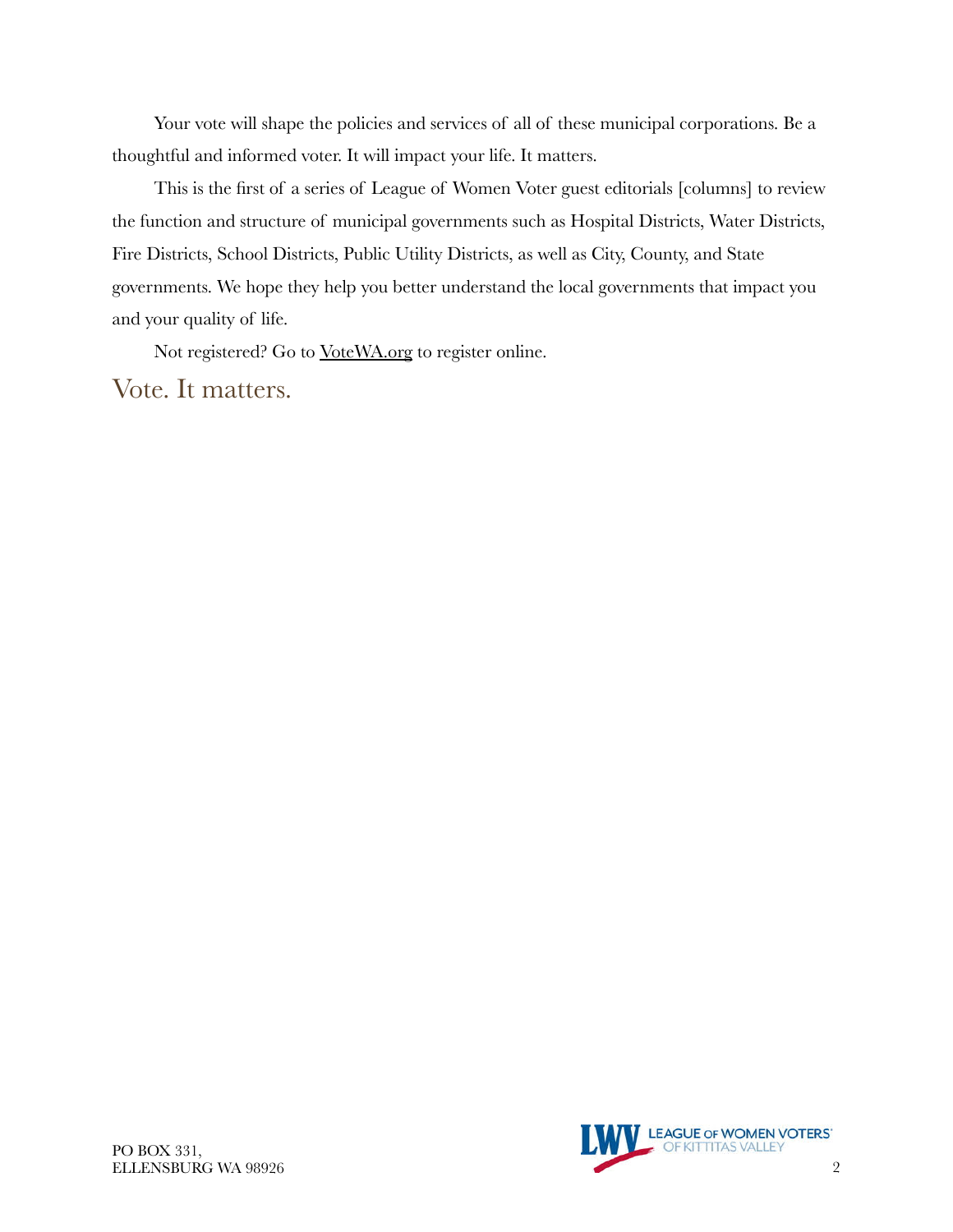Kathy Matlin, President LWV Kittitas Valley KittitasLeague.org Guest Editorial [Column] September 30, 2019

## Hospital & Fire Districts Can Save You

## What exactly is Hospital District or a Fire District and why are you asked to vote for its commissioners?

## *Hospital District*

Public Hospital Districts are considered municipal governments under Washington state law (RCW 70.44) and as such, are governed by a board of commissioners who are elected to the position and serve a 6 year term, according to the Public Hospital District Commissioner Guide (published by the Association of Washington Public Hospital Districts).

There are two hospital districts in Kittitas County and each has 5 commissioners. These commissioners are nonpartisan and elected 'at large' in that they represent the entire district and not a particular area within the district's boundaries.

Hospital District #1 (HD1) covers lower county and provides care as Kittitas Valley Healthcare. It also operates KVH hospital. Hospital District #2 (HD2) covers upper county and provides care as Medic One ambulance service as well as some limited urgent care to upper county residents. Only voters in upper county can vote for commissioners to HD2 while only lower county voters can elect commissioners to HD1.

The Board of Commissioners sets hospital district policy and operational organization, including the delivery of quality care. The Board's role is to adopt general policies and to delegate day-to-day operations to the district administrator.



PO BOX 331,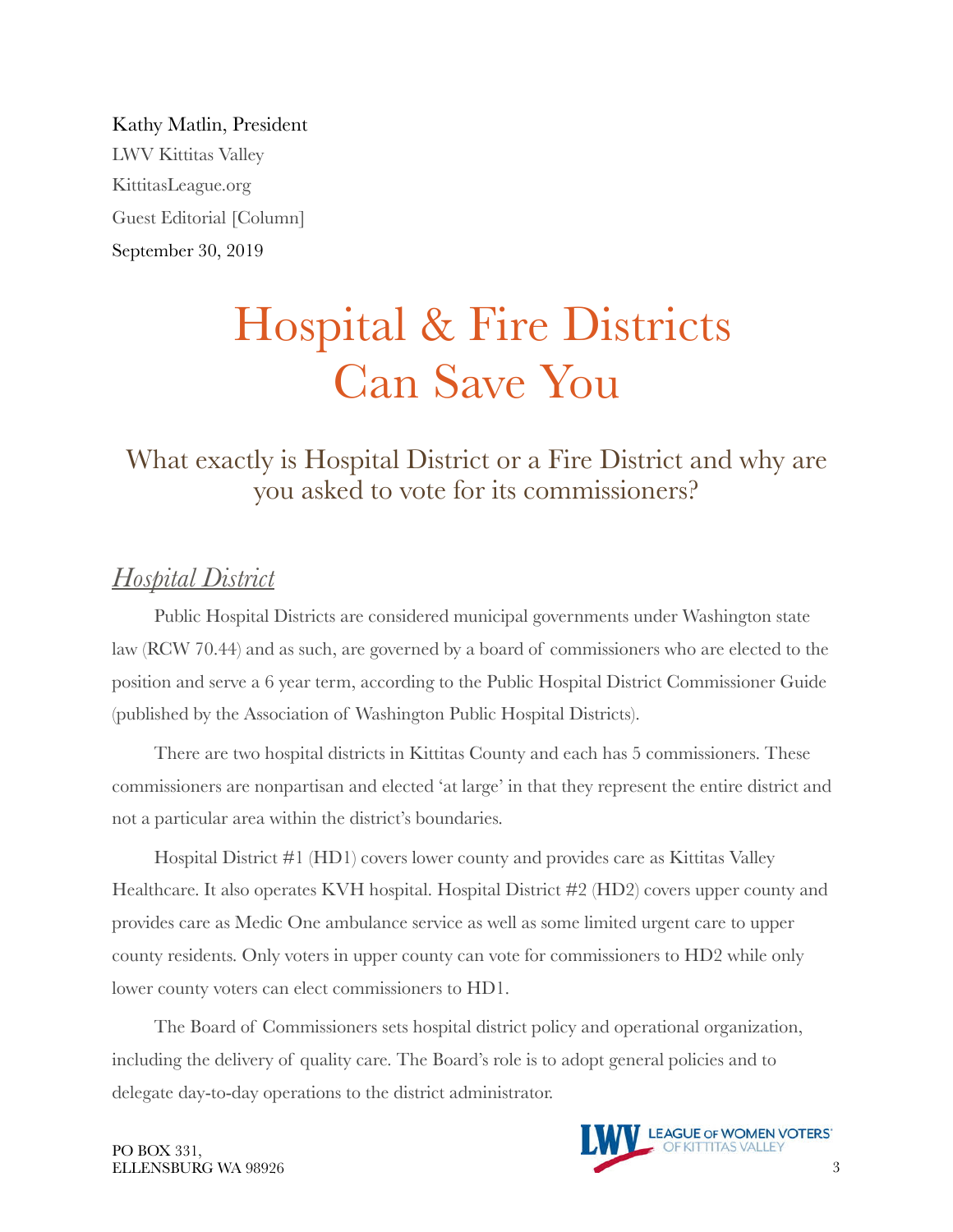#### *How are Hospital Districts funded?*

A Hospital Board of Commissioners can raise money through property tax levies and bonds as well as through patient fees for healthcare services. To fund its services, HD1 relies mostly on patient revenues generated from medical treatment at Kittitas Valley Hospital and its clinics, while HD2 relies on property taxes paid by upper county property owners.

Your vote for hospital district commissioner will help determine what healthcare services are available to you, service location, potential tax burden, and more. Make your vote count. Go to [VoteWA.org](http://votewa.org) to discover which Hospital District you reside within.

#### Vote. It matters.

This November, candidates for **Hospital District #1** are: Commissioner #1 Liahna Armstrong, incumbent Terry Clark Commissioner #2 Robert Davis, incumbent Commissioner #4 Roy Savoian, incumbent Jon Ward Candidates for **Hospital District #2** are: Commissioner #2 Hartwig Vatheuer, incumbent Commissioner #4 Floyd Rogalski, incumbent Commissioner #5 Melissa Becker, appointed

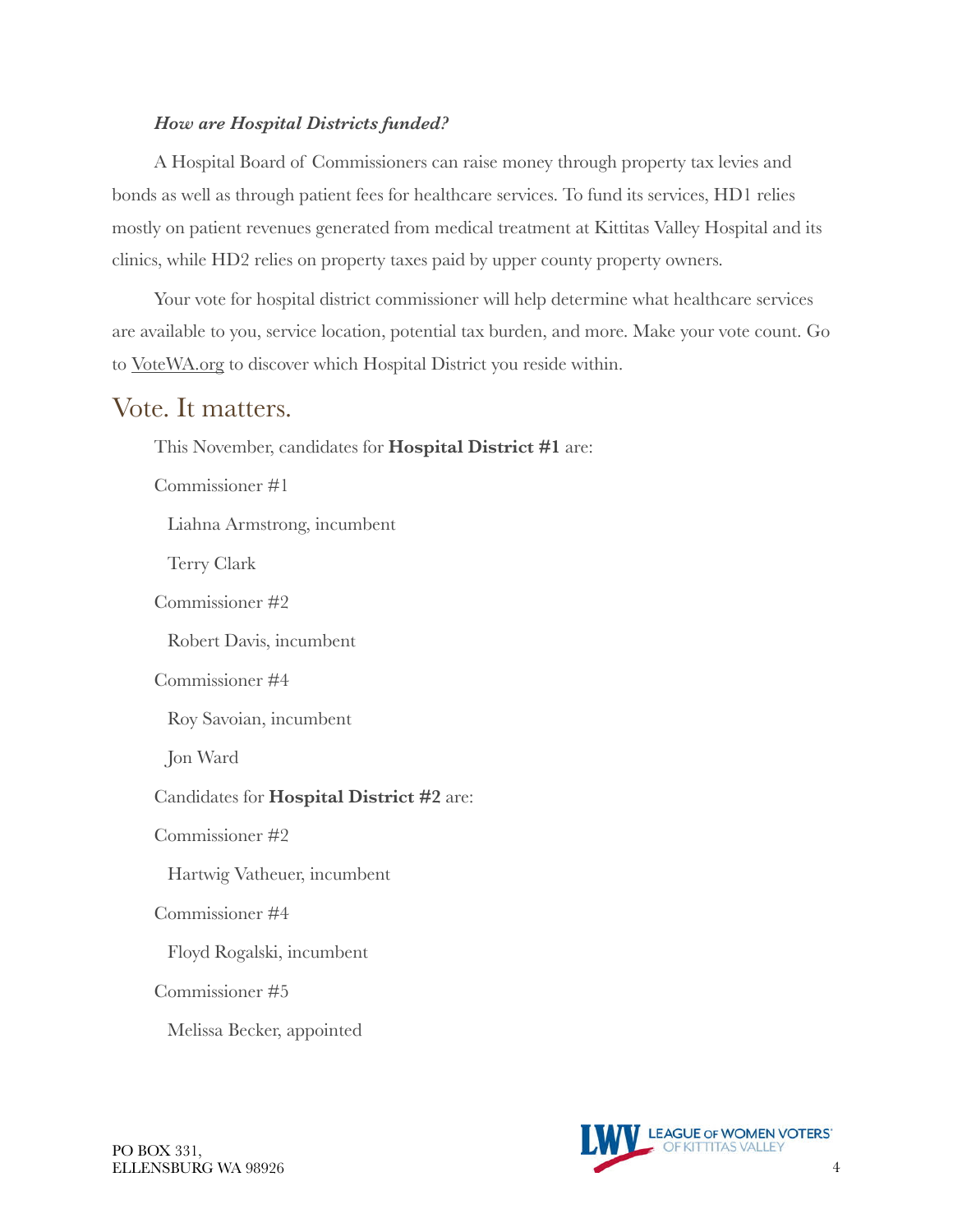## *Fire District*

What is the difference between a Fire District and a Fire Department? A Fire District is considered a municipal government under RCW 52.02.020 and is independent of a county or city government whereas a Fire Department is generally a subdivision of a city or county and under the control of that government.

Fire Districts can and do work closely with Fire Departments as their functions are often the same: fire prevention, fire suppression, emergency medical services, protection of life and property. Though there are 7 Fire Districts spread across Kittitas County, they do not cover all of it.

Fire Districts are overseen by a Board of Commissioners of 3 or 5 nonpartisan elected individuals who typically serve 6 year terms. As with Hospital Districts, the Fire Districts in our County elect their commissioners 'at large' which means they represent the entire Fire District.

The Board is usually responsible for determining levels of service and service goals, how the district will be funded, tax levies, budget approval, strategic planning, establishing policies and approving operational procedures, employing key personnel and supervising the fire chief. The Fire Chief is the CEO of the District and responsible for day-to-day operations.

To meet District goals and operational needs, the Board of Commissioners can:

- ~ acquire, purchase, manage, and sell real and personal property
- $\sim$  enter into contracts
- $\sim$  appoint and employ necessary personnel
- levy and enforce collection of taxes
- $\sim$  carry out lawful acts that fulfill the purpose of RCW 52.

Only the voters within a Fire District boundary are eligible to vote for commissioners of that District. For example, a resident living inside Fire District 3 cannot vote for Fire District 7 commissioners. Some rural areas of Kittitas County are outside any Fire District's boundaries.

Fire Districts are funded principally through property taxes of property owners within the district's boundaries. RCW 84.52.069 (with some restrictions) gives Fire Districts the authority

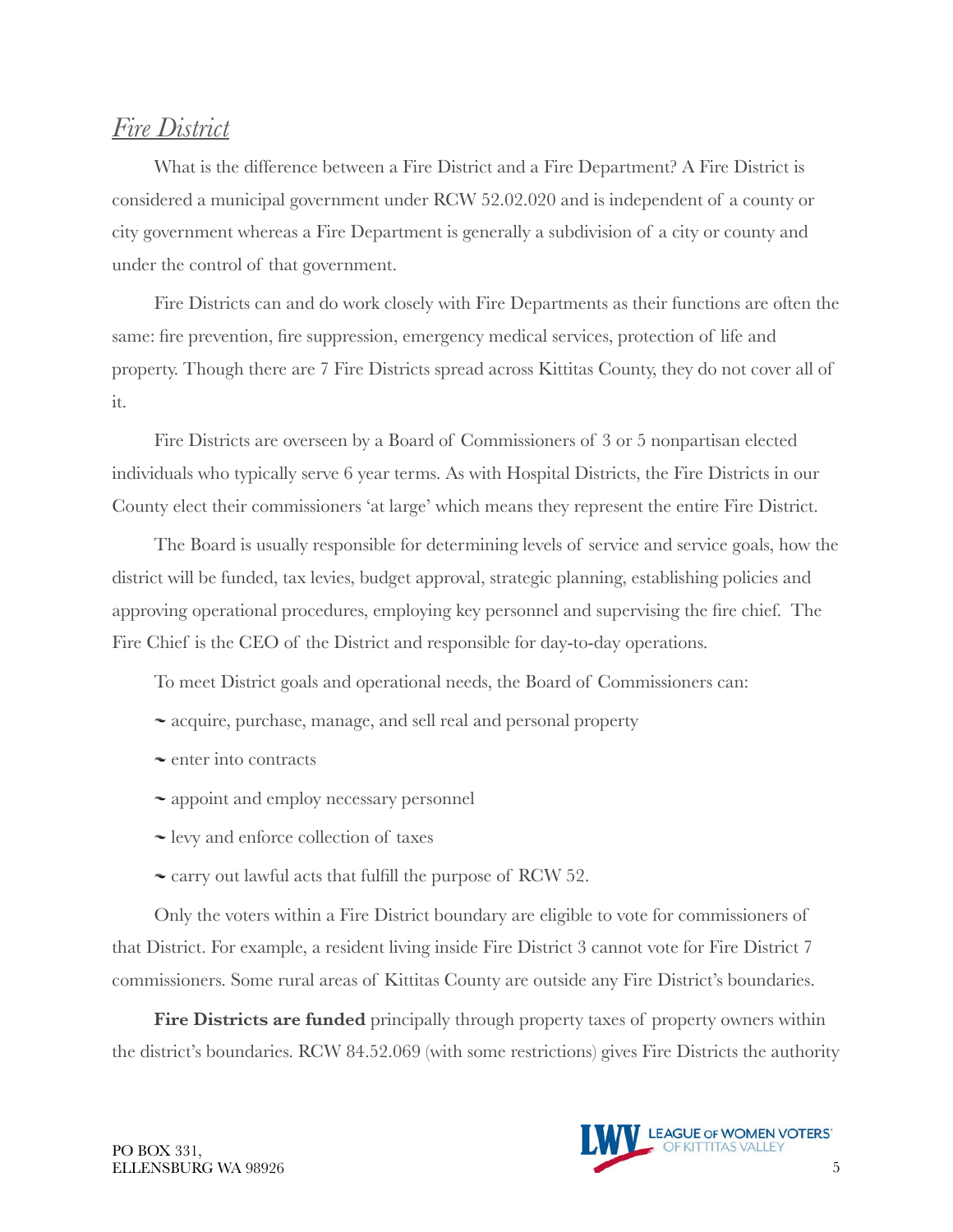to level additional property taxes to provide emergency medical services, according to the Fire Commissioner Handbook (published by Washington Fire Commissioners Association).

Fire Districts can also raise funds through fees for Emergency Medical Services (EMS), recover the costs of unauthorized burns from property owner, contracting District's services to other uncovered areas, issuance of bonds (with voter approval) and more.

 If you live inside a Fire District, its decisions about where and when to fight fire; whether to recover costs from you as a property owner, how much you may have to pay as a user of EMS care, all of this and more could impact you.

Therefore, you should carefully assess candidates for Fire District Commissioner because your vote will have immediate consequences. Do you know if you live inside or outside a Fire District? To find out, go to <u>VoteWA.org</u> and discover what Fire District - if any - has the duty to protect you and your property from fire.

### Vote. It Matters.

This November, candidates for County Fire Districts are:

**Fire District #1 (Thorp)**, Commissioner 2

Craig George, incumbent

**Fire District #2 (greater Ellensburg)**, Commissioner 1

Ross Ogan

**Fire District #3 (Easton)**, Commissioner 2

Terri Campbell

**Fire District #4 (Vantage)**, Commissioner 1

Barbara Nichols

#### **Fire District #6 (Ronald)**, Commissioner 2

Gordon Scholl

#### **Fire District #7 (greater Cle Elum)**, Commissioner 1

Robert Cernick, incumbent

Russ Hobbs

PO BOX 331,